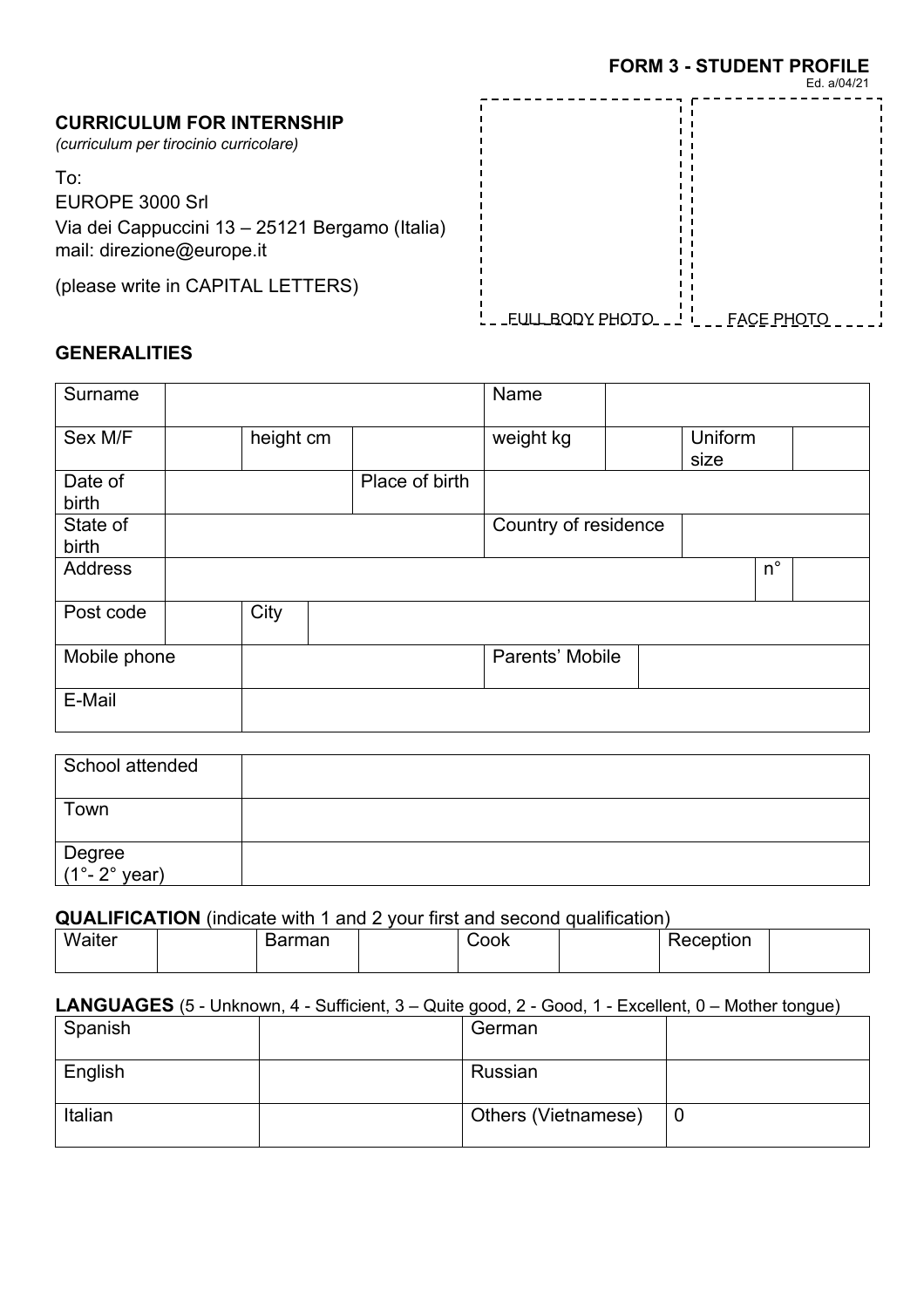**DIET, ALLERGIES AND MEDICINES** (omnivorous, vegetarian or vegan)

**ANY OTHER COMMENT** (cohabitation, foods you don't want to manipulate, etc.)

**COPY OF I.D. CARD OR PASSPORT** (front and back)